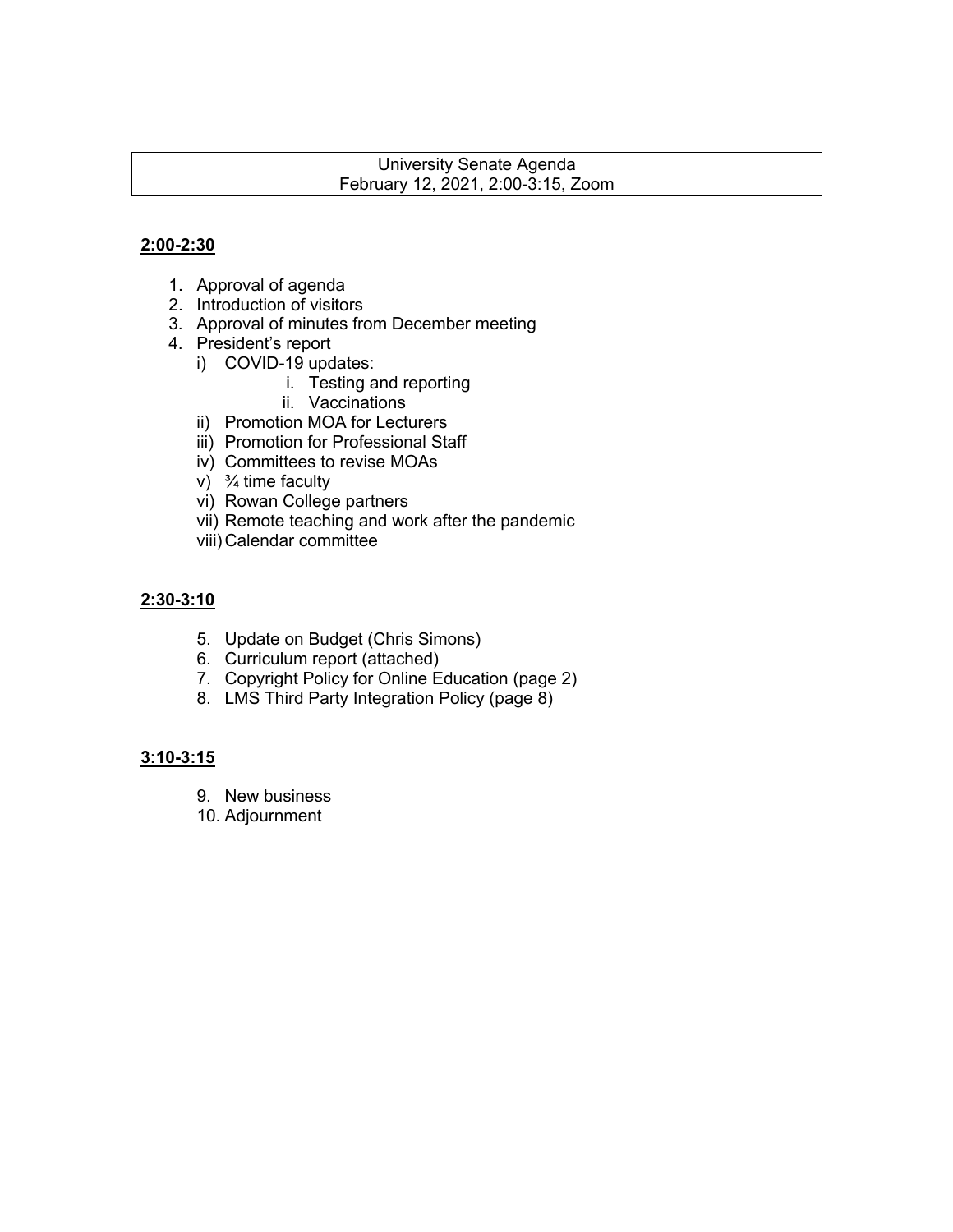## **Title: Copyright Policy for Online Education**

**Subject**: Information Resources and Technology **Policy No**: **Applies**: University-wide **Issuing Authority**: Senior Vice President for Information Resource and Technology and Chief Information Officer, Senior Vice President for Strategic Enrollment Management and Rowan Global, and Provost/Senior Vice President for Academic Affairs. **Responsible Officer**:

**Adopted**:

**Last Revision**:

**Last Reviewed**:

## **I. Purpose**

This policy governs how Rowan University, in cooperation with the University Senate and the Rowan University Copyright Policy, defines the terms and conditions on which members of the institution may use copyright protected materials in distance education - including on websites, Learning Management Systems (LMS), and by other digital means - without permission from the copyright owner and without payment of royalties. This policy also governs the responsibilities of obtaining copyright, if needed.

# **II. Accountability**

This policy shall be implemented and enforced by the Provost with respect to Academic Teaching Materials and content and by the Divisional Vice President for other areas of the university.

## **III. Applicability**

This policy applies to all Rowan University employees.

## **IV. Definitions**

- A. Course Developer: The faculty member under contract with Rowan Global designated to develop a new online or hybrid course or redevelop an existing online or hybrid course.
- B. Instructor: The faculty member on record through Banner who is designated to teach a course or section of a course.
- C. Instructional Designer: The staff member employed by Rowan University designated to work with Course Developers and Instructors to design and maintain online or hybrid courses offered through Rowan Global.
- D. Transformative: Use of a copyrighted work where the intent is of a different purpose than the purpose of the original work. Not intended to be a substitute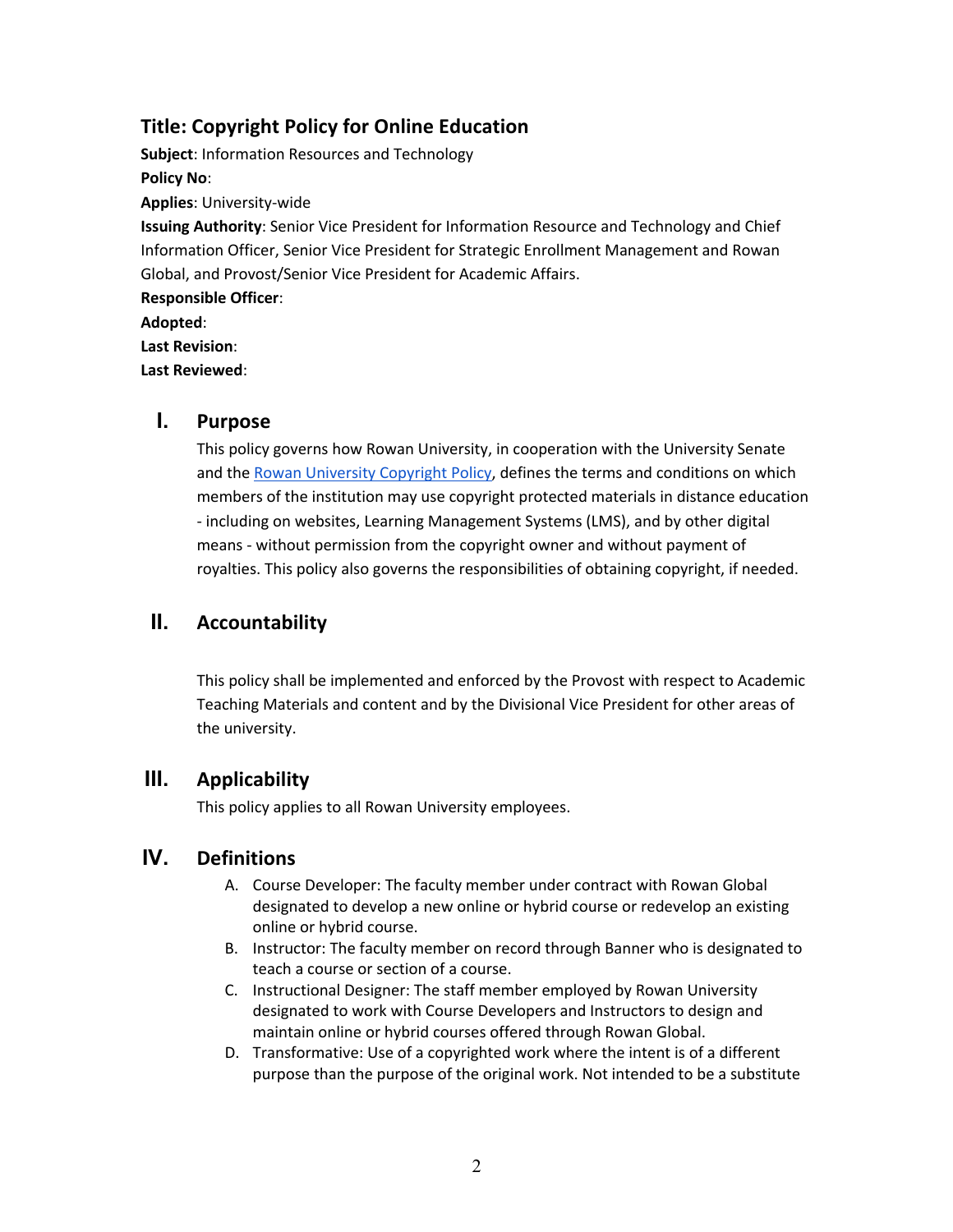for the original work, transformative use adds value and repurposes the work for a new audience.

- E. Fair Use: Legal doctrine and framework, as noted by Section 107 of the Copyright Act, and in judicial cases further interpreting and applying the Section that permits the use of copyright-protected works in certain circumstances to promote freedom of expression without permission or payment.
- F. Distance Education: General term covering all instances where students and the instructor may not meet for class in the same physical space. Materials and content will be hosted digitally to support any mode of education, including online, hybrid, and traditional (face-to-face) and is typically delivered via a variety of technologies, including the internet, open broadcast, television, satellite, wireless communications, fiber optics, audio conferencing, and media (such as DVDs, CDs, etc.).

## **V. Policy**

## **A. Responsibility of Obtaining Copyright**

- 1. Course Developer (of Online and Hybrid courses developed through Rowan Online)
	- a) The course developer is responsible for obtaining permission for use of any third-party work in his/her online or hybrid course.
	- b) The course developer must ensure that any usage of third-party work within his/her online or hybrid course does not infringe on copyright.
- 2. Course Instructor (of Online and Hybrid courses developed through Rowan Online and Rowan University Remote courses)
	- a) The course instructor is responsible for obtaining permission for use of all third-party work in his/her online course.
	- b) For Online and Hybrid courses developed through Rowan Online, some works may be used under permission obtained by the original course developer (if the developer and instructor are not the same) if said permission is transferable to the instructor and has not expired.
- 3. Instructional Designer
	- a) The instructional designer will not make requests for permission on behalf of an instructor or designer.
	- b) The instructional designer will collect a copy of any notice that grants permission for a given work and keep it on file with the course archive.

#### **B. Ownership of Created Content**

1. **Online and hybrid courses developed through Rowan Global under contract**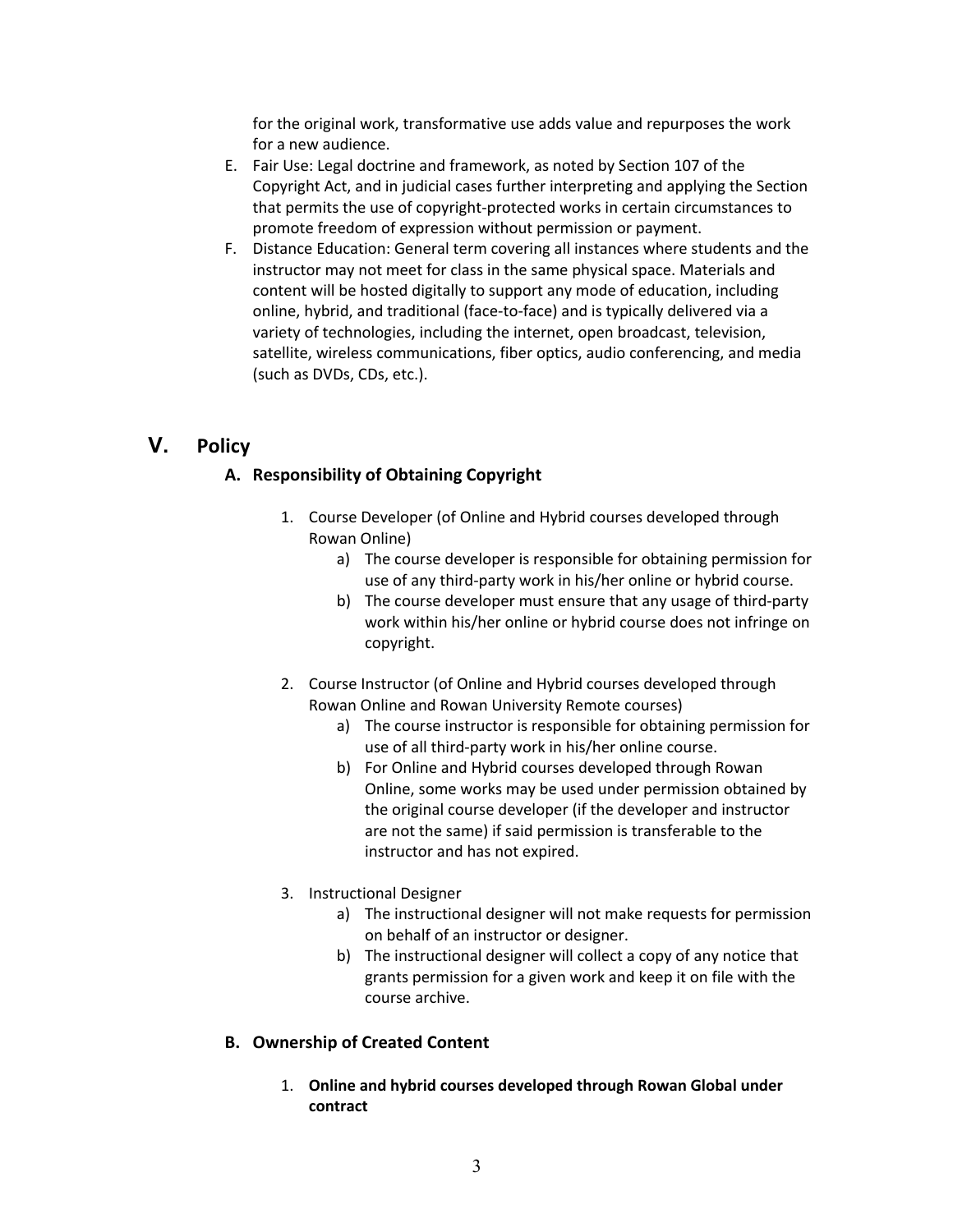- a) Course Developer
	- (1) The University acknowledges and agrees that the content and related materials (and all rights therein, including, without limitation, copyright) supplied for the course by the course developer belong to and shall be the sole and exclusive property of the course developer. Notwithstanding course ownership, Rowan University shall be permitted to use the course, its content and related materials, for a period of twenty-five (25) years. Other approved uses must be made explicit in the signed contract. The same use authorization/license for use will be extended to any future revisions and updates made by the course developer to the course, its content, and related materials.
- b) Course Instructor
	- (1) An instructor may modify existing course content for the purposes of correcting or updating content for the current offering of the course. This includes any new content the instructor creates while teaching the course.
	- (2) Rowan Online shall also have the right to modify and revise course content during the license period. Rowan Online shall document in writing changes made to the material.
- 2. **All other Rowan University courses using the Learning Management System**
	- a) Content is the sole property of the instructor except for instances whereby circumstances require the use of said content to ensure instructional continuity. Examples include, but are not limited to:
		- (1) Instructor must go out on emergency medical leave for a period of time during which another instructor must be assigned to the course.
		- (2) Instructor is in the process of departing from or being terminated by the University and another instructor must be assigned to the course.
		- (3) Instructor is unable to continue teaching the course in question.

#### **C. Online Content Distribution Technologies**

1. Authorized Users

For all systems hosting educational content, media, and other digital materials, access should only be granted to authorized users within Rowan University and by using official Rowan University network accounts.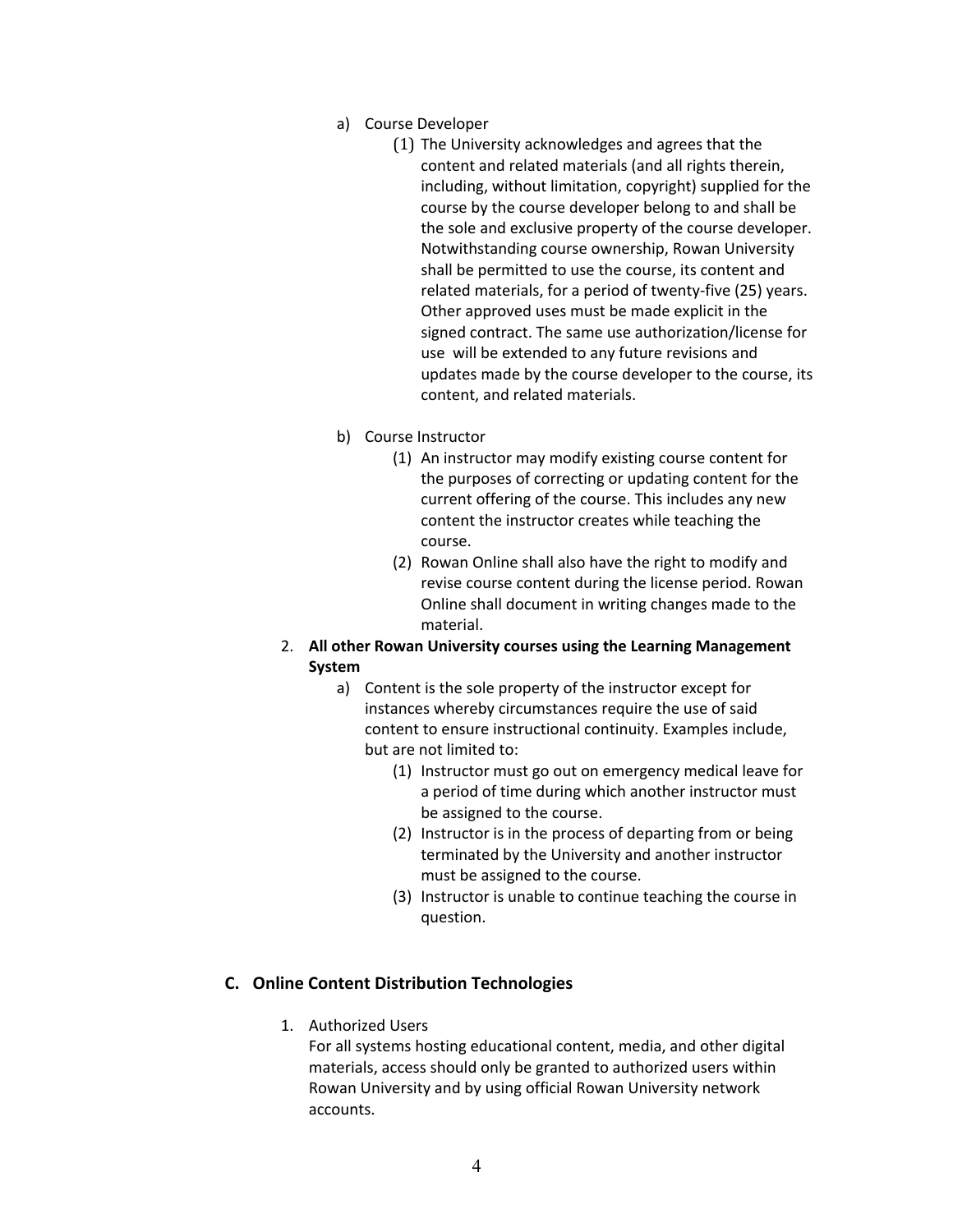- a) Access to online and digital course content must be limited to those students, faculty, and employees officially enrolled in the course or are otherwise officially authorized to have access to the course content.
- 2. Media Download Prevention

In an effort to protect third-party media works and other digital video content hosted on Rowan University operated digital content distribution platforms, downloading of media works is prohibited and the ability to download is disabled by default. Distribution technologies are designed to prevent duplication or copying of the content. Content is streamed on-demand and not downloaded to a user's local machine.

- 3. Content Hosting
	- a) All third party works used within online courses hosted, managed, and maintained by Rowan University must comply with US Copyright law.
	- b) Rowan University employees who assist with instructional technologies, such as an Instructional Designer or support technician, are not responsible for reviewing works for copyright compliance or making a determination as to whether or not the use of a work is copyright law compliant.
	- c) Works hosted as files in a course in the LMS and third-party content hosted on the streaming digital video platform are secured and accessible by the specific students, instructors, and Rowan University staff registered and authorized to access the content of the course.
	- d) Content that is known to not be copyright compliant will not be allowed to be distributed on any Rowan University digital content platform and/or may be removed with notice to the Course Developer and/or Instructor (notice may be sent after removal).
	- e) Rowan University will immediately comply with any official *takedown* or *cease & desist* requests and stop all distribution of any work in question. The Course Developer and/or the Instructor will be notified by Rowan University after the work is removed from the system.
	- f) Owner provided copyright statements must be displayed with the hosted work.
	- g) Works hosted within any Rowan University digital content distribution system that are being used under Creative Commons or other licensure must be accompanied by a statement of justification that clearly addresses how use is copyright compliant.

#### **D. Copyright Law Compliance**

In an effort to ensure that all third-party works distributed digitally on any of the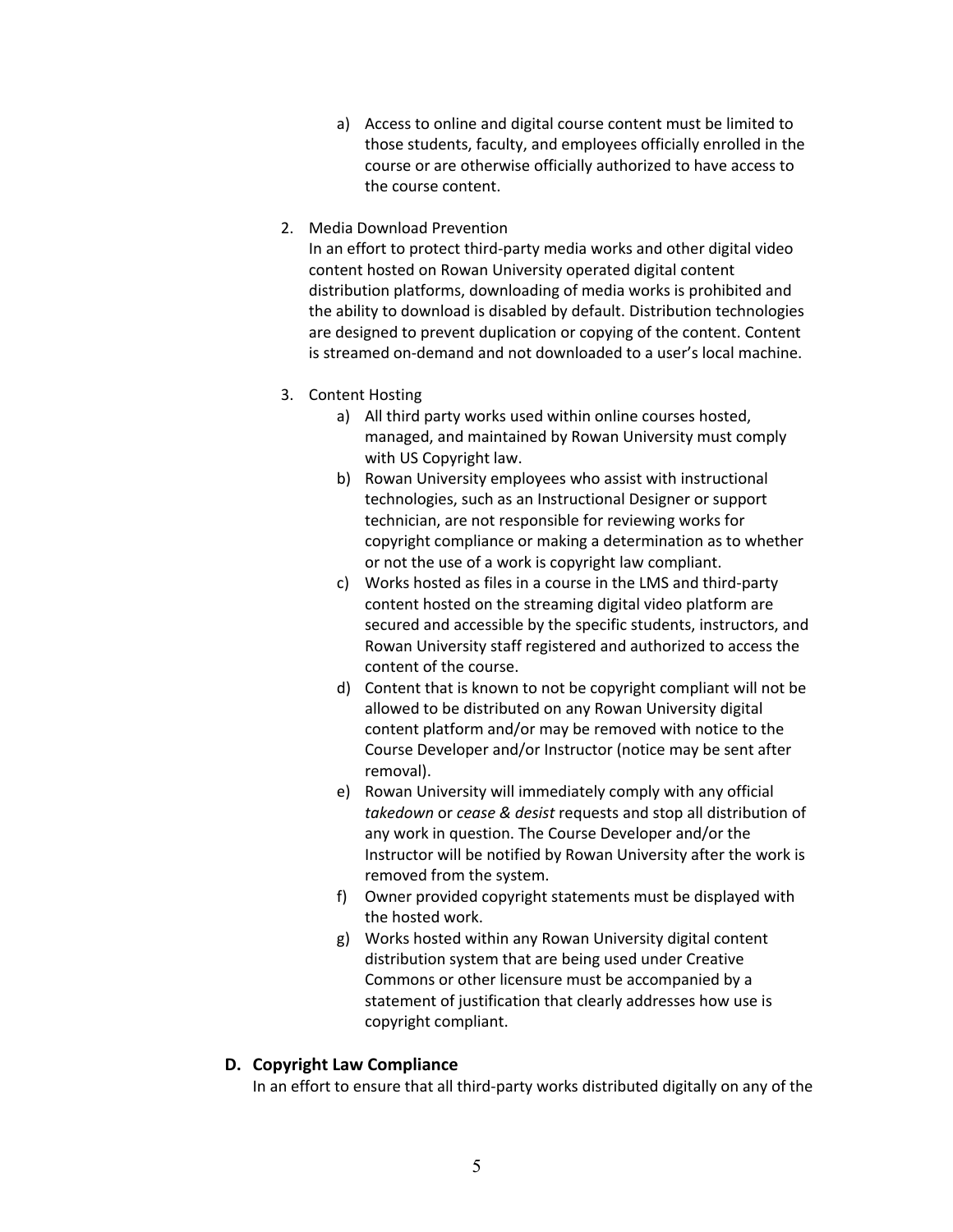Rowan University systems are compliant with current U.S. Copyright laws, instructors are obliged to follow the procedure and requirements listed below:

- 1. The instructor must determine if the work is available for use without permission
	- a) Unprotected and free to use works including U.S. government documents, works licensed under creative commons, and works in the public domain.
	- b) Visible attribution and/or acknowledgement may be required if available.
- 2. If the work is not available for use without permission, consider employing the Fair Use and/or Teach Act provisions of U.S. Copyright law. Specific to Distance Education, the instructor must ensure the following for compliance:
	- a) Performance and display of the work is limited to reasonable portions as necessary for the purpose of its use in the class.
	- b) Use of the work is directly applicable to the course content, topics, objectives, activities, and/or assignments.
	- c) Use of the work is transformative. Transformative uses are those that add something new, such as with a further purpose or different character, and do not substitute for the original use of the work.
	- d) Hosting and distribution of the work must use the designated Rowan University content distribution technologies to ensure that the appropriate precautions are in place to limit access to registered students and limit their ability to retain and/or redistribute the work.
- 3. If the work is not available for use without permission and the instructor cannot employ the Fair Use and/or Teach Act provisions for the work as outlined in Item 2, then the instructor must attempt to obtain written permission/consent to use works.
	- a) The instructor will be required to produce written permission/consent on demand for compliance if questioned.

#### **E. Dispute and Appeal of Copyright Compliance**

1. The instructor may dispute any decision to remove content from Rowan University digital media distribution technologies by making an appeal to the Office of the Rowan University General Counsel. The instructor shall provide the course title and a description of the content removed as well as any documentation relating to the removal. Decisions made by Rowan University General Counsel are final.

### **VI. References**

American Library Association. (2020). *Copyright: Distance education and the TEACH Act.* http://www.ala.org/advocacy/copyright/teachact/distanceeducation

Bays, T., Carchidi, D., Carter-Galvan, S., Chambers, P., Fons, G., Gooding, I., Hardin, J.,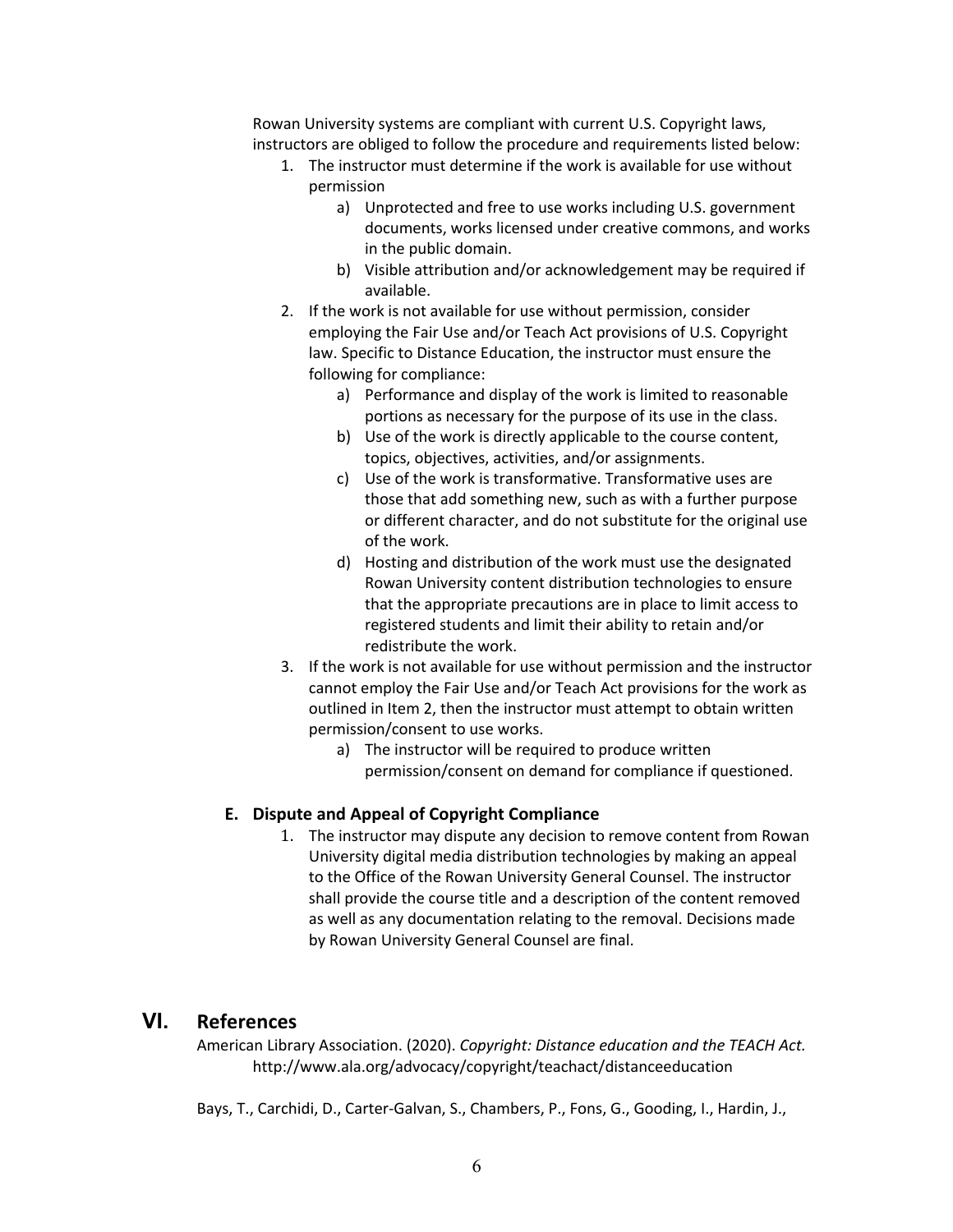Kleymeer, P., Smith, R., Weeramuni, L. (2009, October). *Code of best practices in Fair Use for OpenCourseWare.* Center for Media & Social Impact. https://cmsimpact.org/code/code-best-practices-fair-use-opencourseware/

- Copyright Clearance Center. (2011). *The TEACH Act: New roles, rules and responsibilities for academic institutions.*  https://www.copyright.com/wp-content/uploads/2015/04/CR-Teach-Act.pdf
- Harper, Georgia K. (2007). *The Copyright Crash Course*. University of Texas Libraries. http://copyright.lib.utexas.edu
- Harvard University Digital Media Law Project (DMLP). (2008). *Linking to Copyrighted Materials.* http://www.dmlp.org/legal-guide/linking-copyrighted-materials
- Rowan University Campbell Library. (2020, August 31). *Copyright: Fair use.* https://libguides.rowan.edu/copyright
- Technology, Education and Copyright Harmonization Act of 2001, S.487 (2002). https://www.congress.gov/bill/107th-congress/senate-bill/487?q=S.+487+%281 07%29
- The Pennsylvania State University. (2020). *Copyright information for university teaching and research.* https://copyright.psu.edu/copyright-basics/fair-use/
- U.S. Copyright Office. (2014). *Copyright Law of the United States [Circular 92]*. http://www.copyright.gov
- U.S. Copyright Office. (2020, October). *More information on fair use.* https://www.copyright.gov/fair-use/more-info.html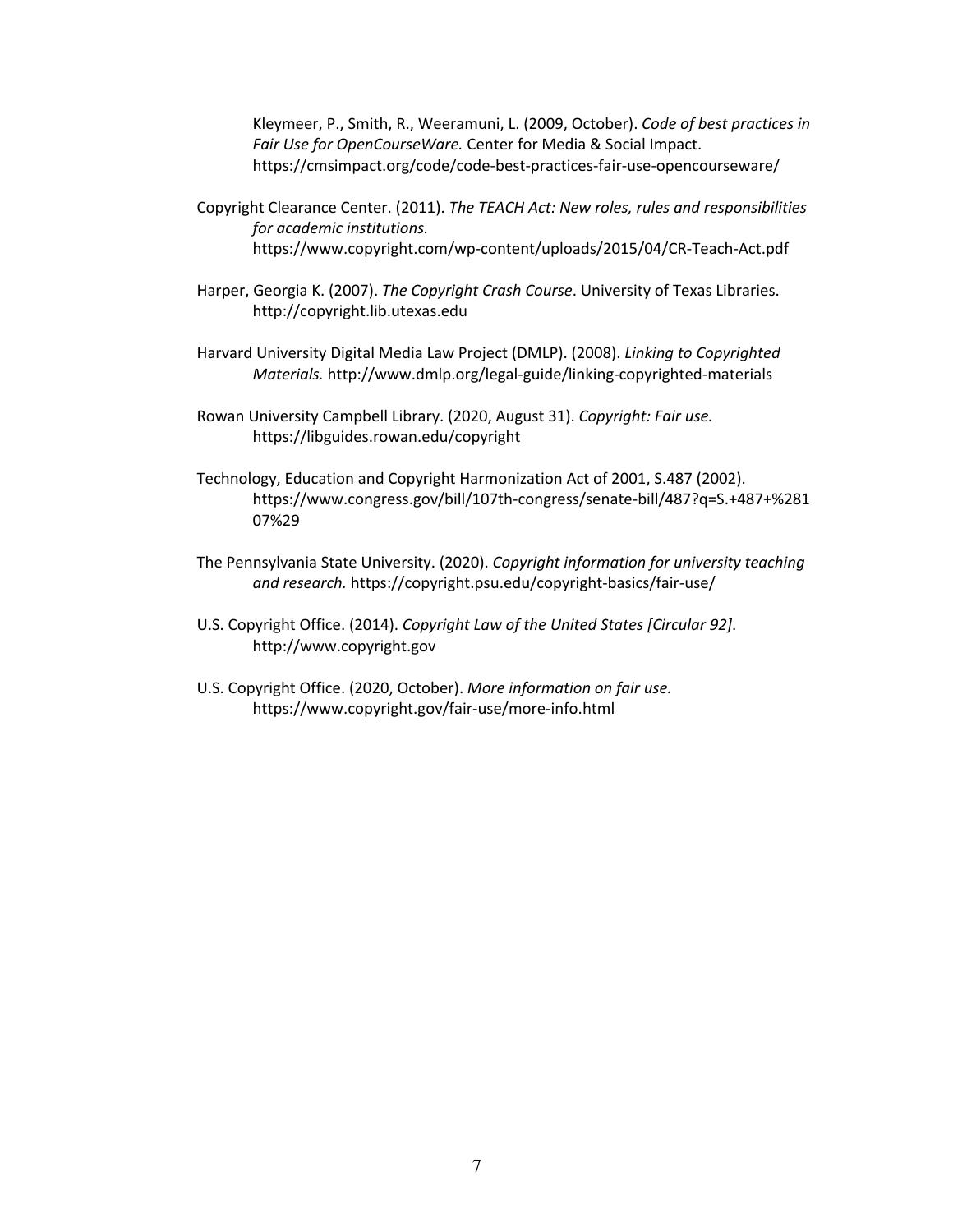## **Title: LMS Third-party Integration Policy**

**Subject**: Information Resources and Technology

**Policy No**:

**Applies**: University-wide

**Issuing Authority**: Senior Vice President for Information Resource and Technology and Chief Information Officer, Senior Vice President for Strategic Enrollment Management and Rowan Global, and Provost/Senior Vice President for Academic Affairs. **Responsible Officer**:

#### **Adopted**:

**Last Revision**:

**Last Reviewed**:

### **I. Purpose**

The Canvas Learning Management System (LMS) supports the use of third party integrated applications, learning tools, or courseware. Integrations may be any software or service that is not provided as a built-in part of Canvas and may include websites, cloud-based applications, course packs, textbook publisher content, or other software applications that integrate in some way for use within the Canvas platform. Rowan Online has established a list of tools that have been reviewed and vetted for use in Rowan Canvas courses. (See *Approved Integrations*). Integrations have various implementations, and new integrations have to be scrutinized for their impacts on the overall system and information security, as well as their cost to implement and operate and IRT's ability to support. The policy below governs how Rowan Online manages third party integrations with the Canvas system.

## **II. Accountability**

Under the direction of the Chief Information Officer, the Provost, and the Sr. Vice President of Strategic Enrollment Management and Rowan Global, Rowan Online shall ensure compliance with this policy. The Vice Presidents, Deans, and other members of management will implement this policy in their respective areas.

## **III. Applicability**

This policy applies to all Rowan University employees.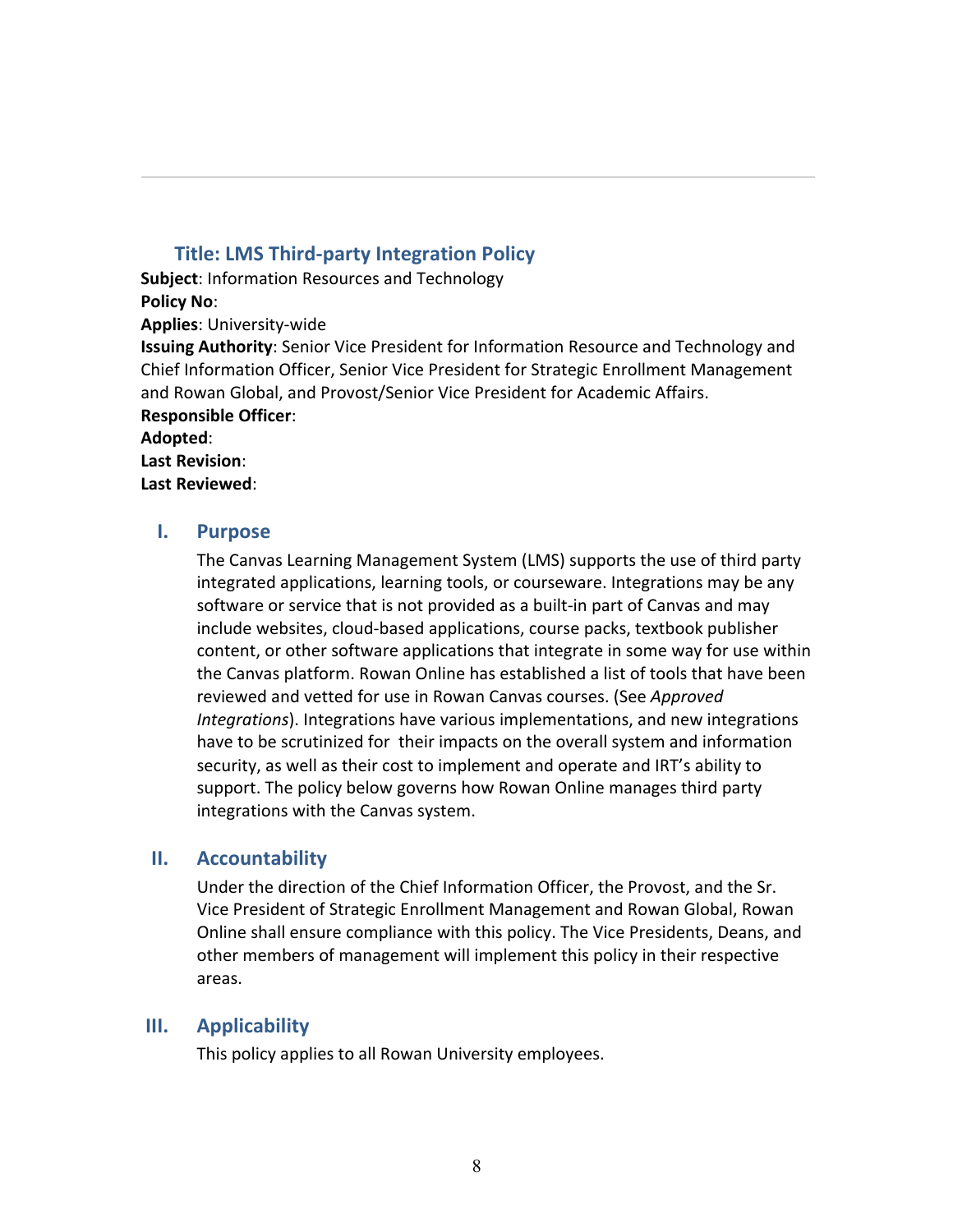## **IV. Definitions**

- A. Integration Levels
	- 1. Course the integration installation is bound to the course only and does not impact parts of the LMS system beyond the course.
	- 2. Account the integration installation is bound to the account level in the LMS and impacts any courses associated with the account. This level requires sufficient testing to ensure that courses associated with the given account are not negatively impacted.
	- 3. System the integration installation is bound to the entire system or root level in the LMS and impacts all users and courses. This level requires the most testing and vetting to ensure that courses and users across the entire system are not negatively impacted.
- B. Pass-through vs. Deep Integration
	- 1. Pass-through the integration installation and functionality is such that it serves as a single sign-on feature for its users where all functionality other than authentication is controlled by the third party system. Effectively, the LMS passes user credentials to the integration's application.
	- 2. Deep the integration installation and functionality allows twoway data transmission between the LMS and the third party application (e.g., grading information is shared for assignments).
- C. LTI the integration employs the IMS Global Learning Consortium *Learning Tools Interoperability* (LTI) standard. This is a standard protocol for secure data exchange between any Learning Management System and another software.
- D. API the integration employs the Application Programmer Interface (API) often required for a Deep integration. API integrations require system authorization, thorough security evaluation, and significant testing.
- E. Single Sign-On (SSO) is an authentication process that allows a user to log in with a single ID and password to any of several related, yet independent, software systems. For LMS third party integrations, login happens when users access the LMS. Integrations that employ SSO receive user authentication credentials from the LMS.

# **V. Policy**

## **A. Approved Integrations**

The vendors/products listed below have third party integrations that are installed and approved for use system-wide within the LMS. These third party integrations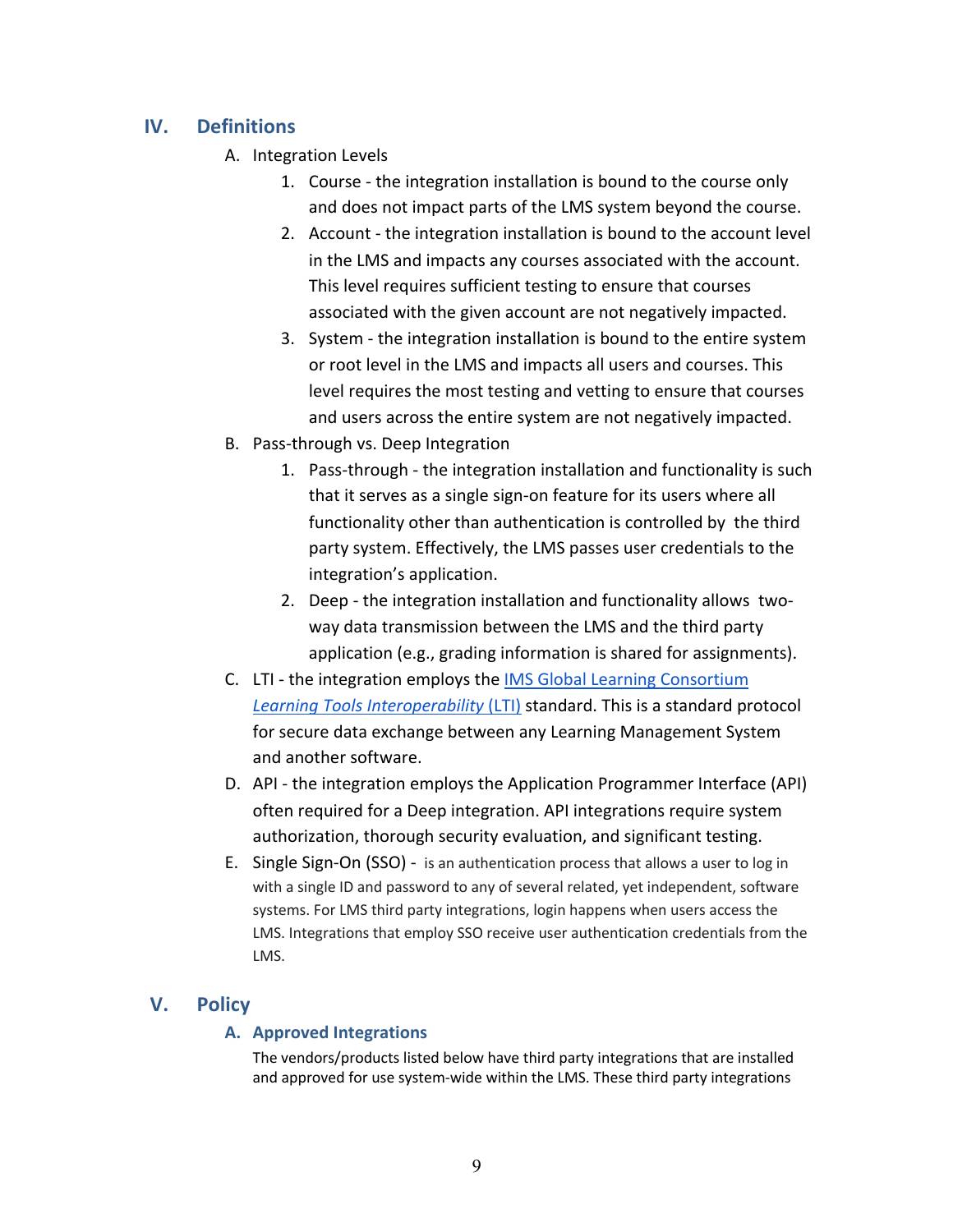were approved after careful evaluation through Rowan Online and Information Resources & Technology.

### **B. List of Integrations**

Rowan employees are encouraged to visit and review the **List of LMS** Third-Party Canvas Integrations. The list has three tabs:

- 1. Approved Integrations on this list are readily available for use.
- 2. Requested Integrations on this list have been requested and are under review.
- 3. Not Approved Integrations on this list have been reviewed have not been approved. Notes are provided to help explain why the integration was not approved.

#### **B. How to Use**

Instructors may install or activate approved integrations at will into any course where they are enrolled as an instructor. Instructions for installation, activation, and use vary by integration. For assistance, please submit a request to support@rowan.edu.

### **C.Limitation of Support**

Be advised that for many third party integrations, Rowan Online's ability to provide technical support is limited to the integration implementation. That is, for integrations where content and services are primarily hosted on systems operated and maintained by the integration vendor, it is likely that the vendor is solely responsible for support. In such cases, Rowan Online cannot provide remedy for issues with the vendor's courseware, application, or related systems. Instructors are advised to consider responsiveness and reputation of a third party integration vendor prior to adoption. Issues submitted to Rowan Online support for integrations where the integration vendor provides primary support will be remitted to the vendor and/or the instructor for the course.

#### **D. Request for New Integration**

1. Process Overview

Rowan Online has a request, review, and approval process for considering new third party integrations with the Canvas system. Any member of Academic Affairs may submit a request at any time for Rowan Online to consider a new integration.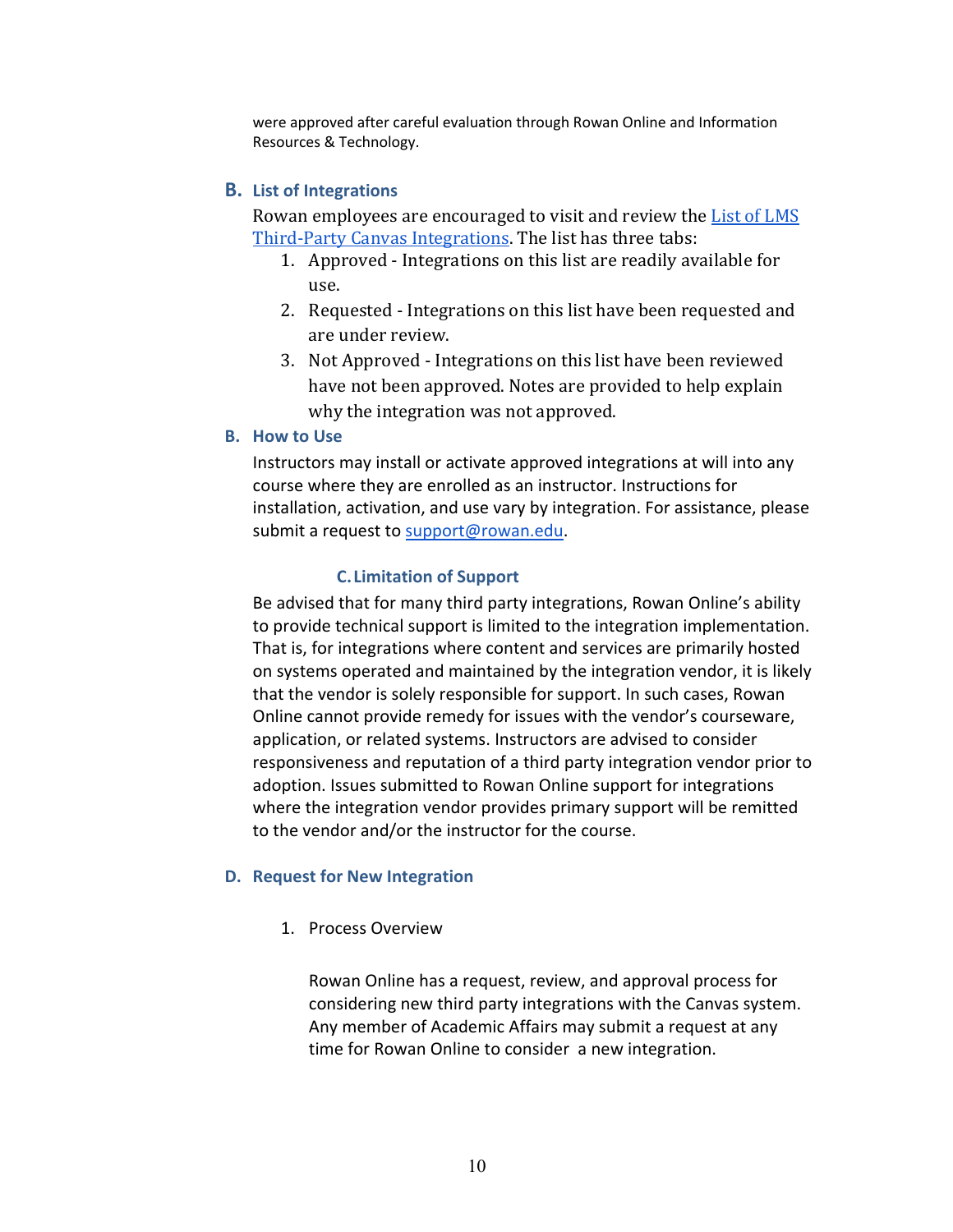As such integrations can have lasting impact on a variety of operational areas (security, support, training, instructional design services, etc.) Rowan Online carefully considers each request and depends on the scrutiny of the IRT Division to ensure universal and sustainable support for approved integrations. In addition, the Senate Technology Resources Committee, under the guidance of the Provost's Office, will be responsible for prioritizing multiple, concurrent requests and for determining a preferred integration for academic use in the event that there are requests for integrations offering similar services and features.

The time to complete the process of evaluating and implementing an integration varies with size and scope of the project and is dependent on available resources. For this reason, requests should be made as far in advance as possible. Requestors will be informed about evaluation progress and estimated launch dates during the evaluation and implementation processes.

- 2. Factors Considered
	- a) Compliance with **FERPA** regulations for protecting student information and data.
	- b) Cost and who will pay (IRT, academic departments, Rowan Global, etc.).
	- c) Security, including University responsibility, liability, and other security and privacy concerns for student, employee, and University data to be transmitted to and/or from a third party.
	- d) Impact on other Rowan policies, agreements, and applications.
	- e) Impact on Rowan Online's ability to support students using the third party integration?
	- f) Impact on existing Rowan Online courses, programs, and other operations?
	- g) Is the integration a duplication of existing technologies and services?
	- h) Requirements for students to agree to third party terms of service, including the use of student personally identifiable information (PII).
	- i) Level of integration functionality with respect to access to similar services without the need for integration.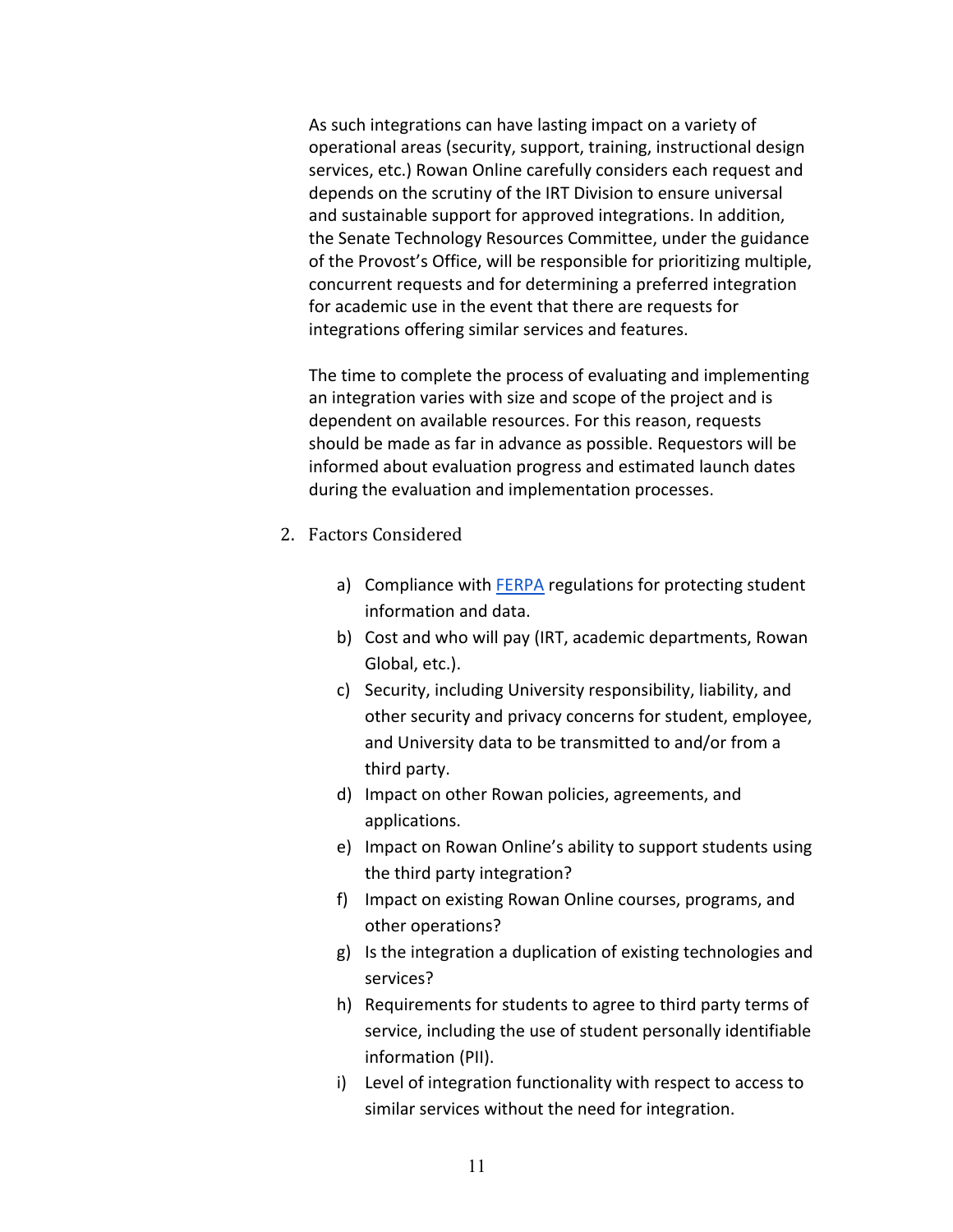- (1) Is the integration *pass-through or deep*?
- (2) Is there value to the integration such that the effort to implement and maintain the integration is justified?
- j) Are the appropriate resources available for developing guides, training, communication to users, etc., based on the level of impact of the integration?
- k) What is the reputation of the vendor providing the integration, and does Rowan University have a history with that vendor? If not, have peer and/or aspirant institutions worked with that vendor?
- 3. Request Process

To request that Rowan Online consider a new third party integration, the Rowan Online *Third Party Integration Questionnaire* must be completed by a single internal sponsor or primary point of contact.

- a) Rowan employees (faculty, staff, and administrators) may submit a request at any time using the Third Party Integration Questionnaire. You must log into Google with your Rowan account in order to complete the form.
- b) Requests are reviewed on a rolling basis. The intake form outlines the processing procedure and associated timelines.
- c) Turnaround times from the date of request submission to implementation of the integration into the production LMS may be shorter or longer depending on factors like vendor response times, technical issues during implementation and testing, or complexity of the integration.
- d) Exceptions to deadlines and/or turnaround timelines will be considered with justification clarifying extenuating circumstances provided in writing to the Rowan Online department.
- 4. Review and Evaluation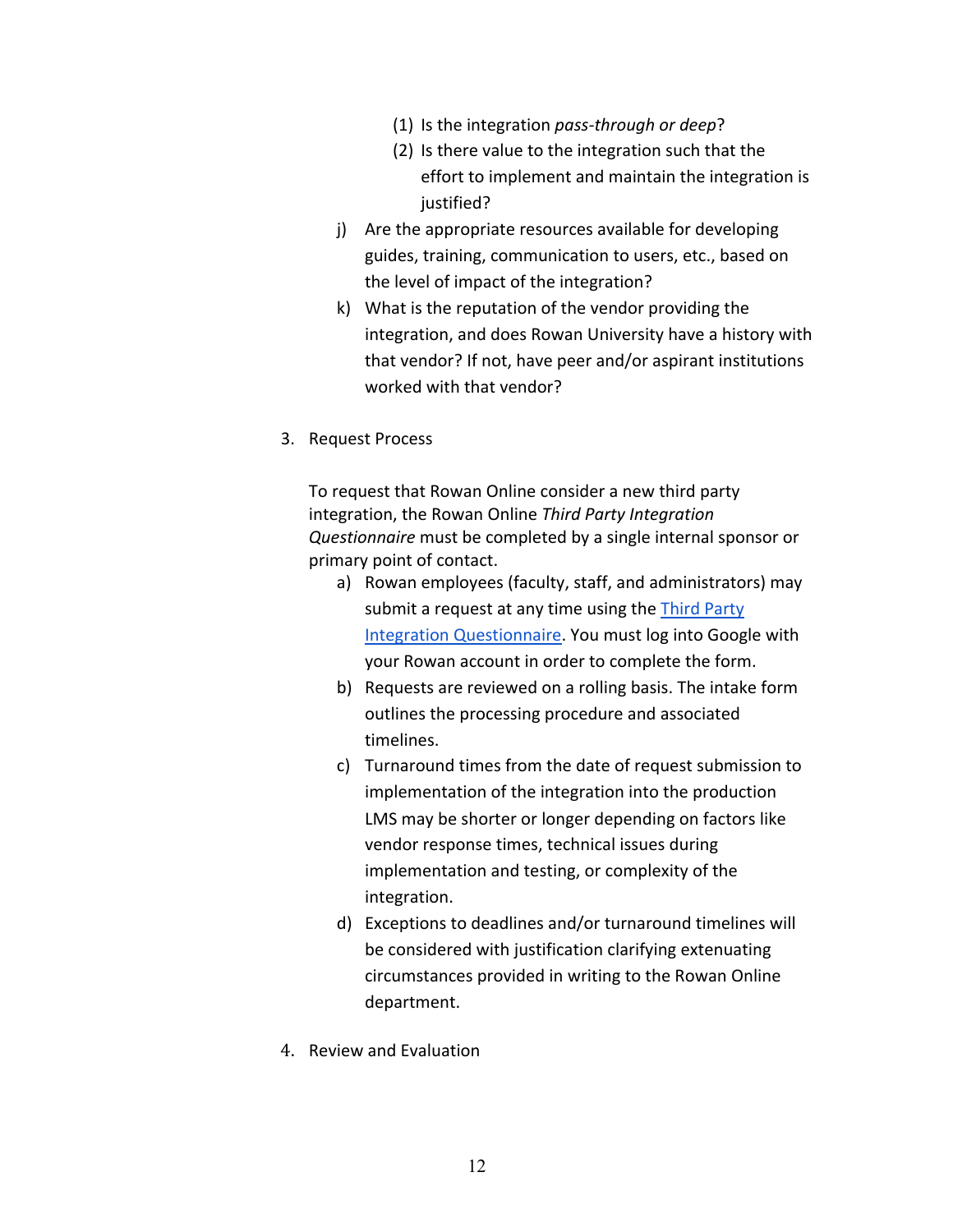- a) The Rowan Online department will conduct an initial evaluation of each request. Information collected in the questionnaire is thoroughly reviewed and considered against the factors outlined in Section III, B. Additional information may be collected by the committee as deemed necessary during the evaluation process. Testing of the integration may commence in the LMS Test environment in order to confirm integration operation and evaluate overall potential impact to the system and users.
- b) Priority is given to requests that will benefit the greatest number of users.
- c) After the Rowan Online evaluation, The University Senate Technology Resources sub-committee under the guidance of the Provost's Office,
	- (1) Will advise Rowan Online as to how to prioritize multiple, concurrent requests
	- (2) Will determining a preferred integration for academic use in the event that there are requests for integrations offering similar services and features.
- d) Approved submissions are endorsed by the internal evaluation committee and the Rowan Online department head. A determination will be made for the approved level of integration (course, account, or system). Rowan Online will work with the requestor to submit an IRT ITAP request (see *Section III, E*).
- e) Declined submissions will be provided a reason as to why the committee chose not to endorse the third party integration. The requestor has the right to appeal to the Rowan Online department head in writing.
- 5. ITAP (IRT) Evaluation

Following the internal evaluation (*see Section III, D*), Rowan Online will work with the requestor to submit an ITAP request to IRT. IRT will further evaluate the third party integration application based on its own evaluation criteria (*see the* Rowan University Data Governance: IT Acquisition Policy) including an information security analysis. Integrations that are approved by ITAP will be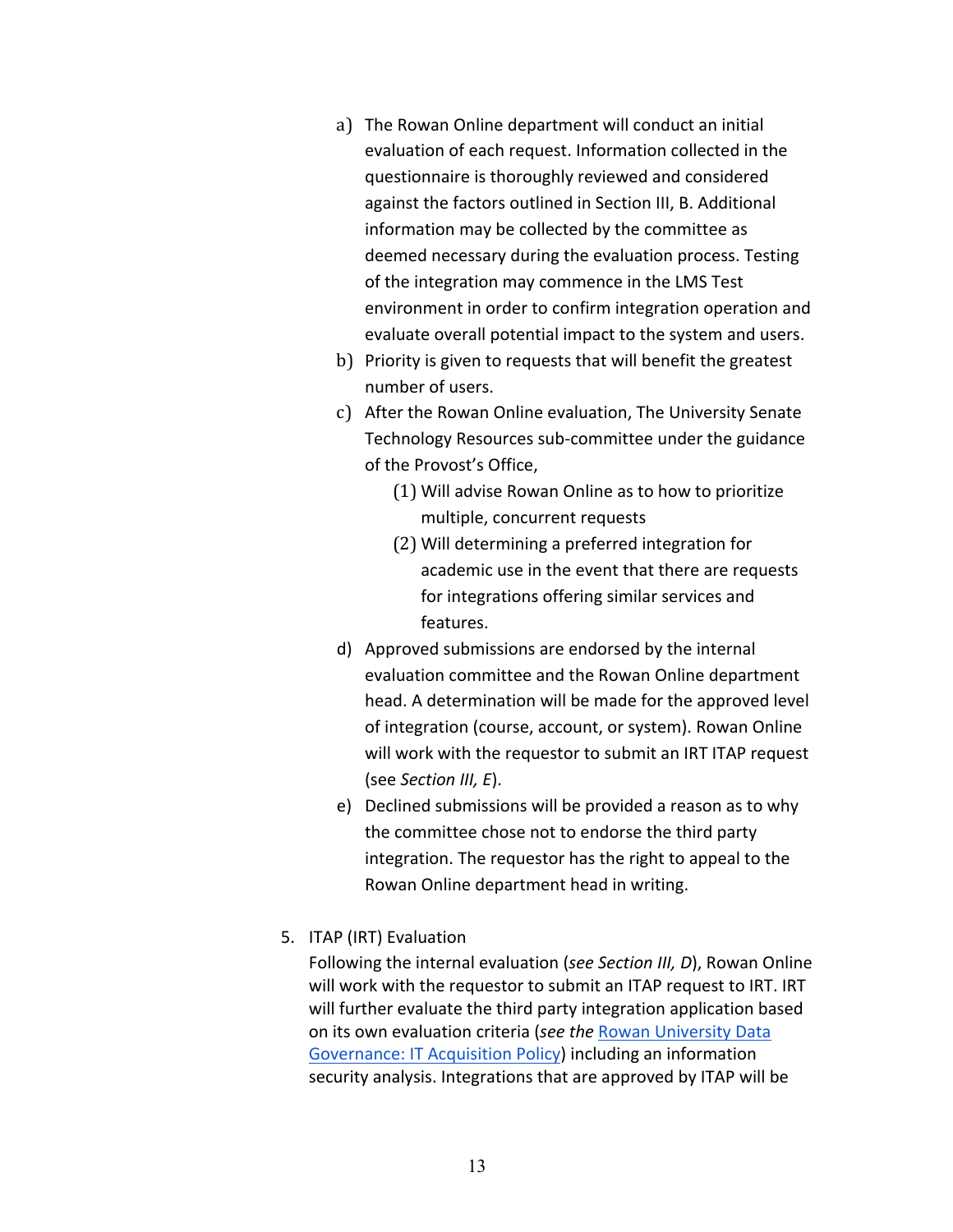staged and implemented into Rowan Online's production learning management system.

6. Implementation

Integrations that have been approved by Rowan Online (*see Section III, D*) and by the ITAP process (*see Section III, E*) will be scheduled for implementation into the production LMS environment. Rowan Online will provide an expected date to launch the integration into the Canvas environment. However, requestors are advised that various factors may impact the implementation time, including vendor response to Rowan Online needs for customer service and support.

7. Annual Review

Rowan Online will conduct an annual review of existing integrations in the middle of each academic year and determine if any integrations should be considered for decommission. Decommissioning of an integration will consider (but is not limited to) the following:

- a) Integrations that have not been used for a period of at least one academic year.
- b) Integrations that have experienced frequent or regular technological and/or support issues as documented by Rowan Online and/or IRT.
- c) Integrations where the vendor has announced an end of life with an end of support date and said date is approaching or has passed, or a deviation from their original security and privacy standards
- d) Integrations for which funding has been removed, is coming to an end, or for which costs of licensing/operation have increased significantly.
- e) Integrations that may be replaced by a University-wide standard application/integration.

Following its annual review, Rowan Online will provide a list of proposed changes to existing integrations and supporting documentation to the University Senate Technology Resources sub-committee under the guidance of the Provost's Office. The University Senate Technology Resource sub-committee will have